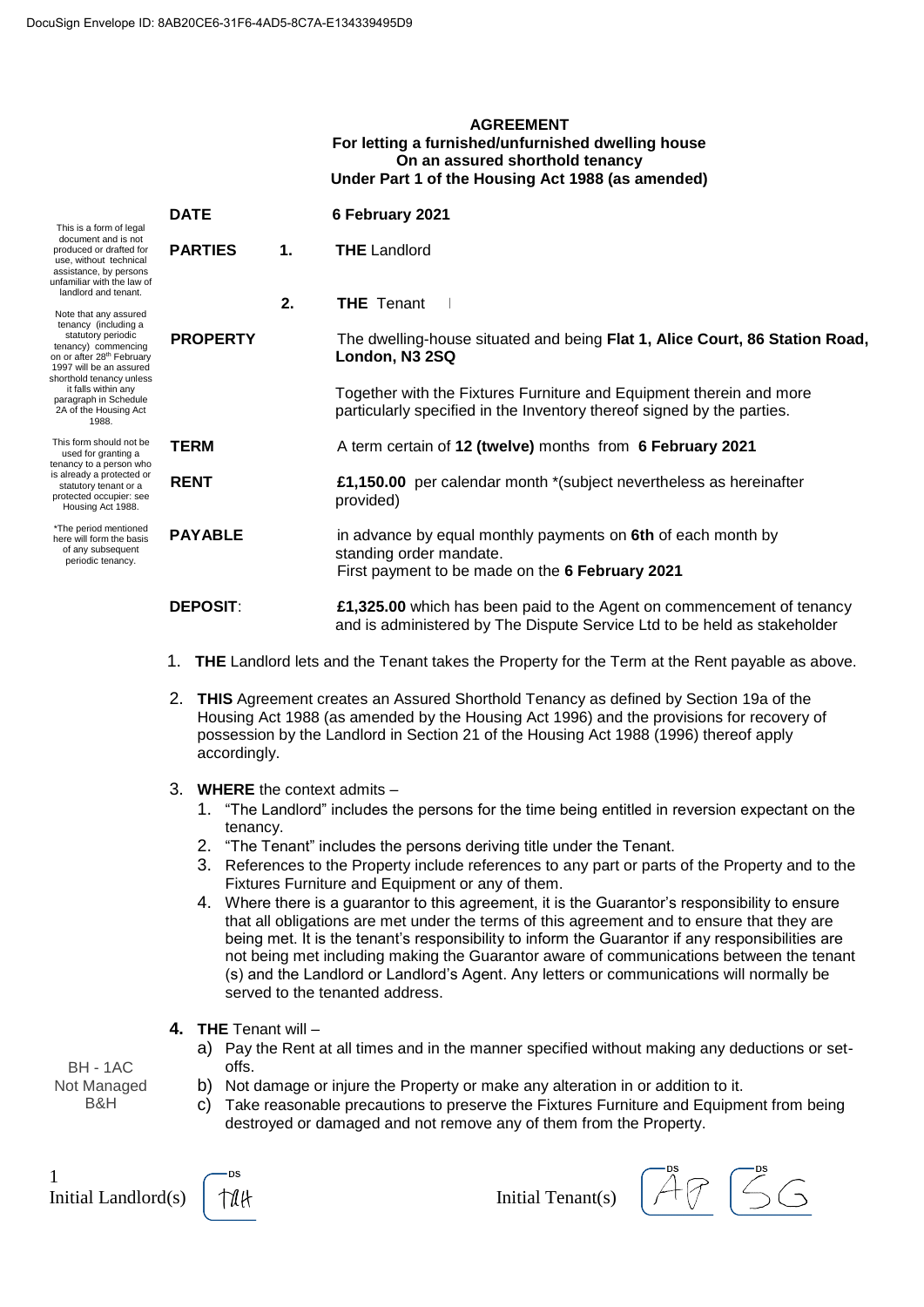- d) Yield up the Property at the end of the tenancy in the same clean state and condition as it was in the beginning of the tenancy and make good pay for the repair of or replace all such items of the Fixtures Furniture and Equipment as shall be broken lost damaged or destroyed during the tenancy (reasonable wear and damage by fire and other insured risks excepted).
- e) Leave the Furniture and Equipment at the end of the tenancy in the rooms or places in which they were at the beginning of the tenancy.
- f) Permit the Landlord or the Landlord's agents at reasonable hours in the daytime upon giving 24 hours' notice (except in the case of an emergency) to enter the property to view the state and condition thereof.
- g) Not assign, sublet or otherwise part with or share possession of the property. If the landlord in its absolute discretion consents to an assignment, any consent given may be subject to the condition that the tenant will enter into an Authorised Guarantee Agreement within the meaning of the Landlord and Tenant (Covenants) Act 1995, and pay the Landlords' legal or other costs of and incidental to the application for such consent.
- h) Not carry on at the Property any profession trade or business or let apartments or receive paying quests on the Property or place or exhibit any notice board or notice on the Property or use the Property for any other purpose than that of a strictly private residence.
- i) Not do or suffer to be done on the property anything which may be or become a nuisance or annoyance to the Landlord or the Tenants or occupiers of any adjoining premises or which may vitiate any insurance of the Property against fire or otherwise or increase the ordinary premium for such insurance.
- j) Permit the Landlord or the Landlord's agents at reasonable hours in the daytime upon giving 24 hours' notice within the last eight weeks of the tenancy to enter and view the Property with prospective Tenants.
- k) Perform and observe any obligation on the part of the Tenant arising under the Local Government Finance Act 1992 or regulations made there under to pay council tax and indemnify the Landlord against any such obligation which the Landlord may incur during the tenancy by reason of the Tenant's ceasing to be a resident in the Property other than in exercise of a break clause in this agreement.
- I) Pay for all gas, electricity, water and sewerage services supplied to the Property during the tenancy and to pay all charges for the use of any telephone at the Property during the tenancy. Where necessary, the sums demanded by the service provider will be apportioned according to the duration of the tenancy. The sums covered by this clause include standing charges or other similar charges and VAT as well as charges for actual consumption.
- m) Within seven days of receipt by the Tenant of any statutory notice, or other, give a copy thereof to the Landlord and not to take any steps in consequence thereof unless required to do so by the landlord.
- 5. THE Tenant will also
	- a) Not make any alterations or improvements in, or about the premises without the Landlord's previous written consent. In the event that such consent is given by the Landlord to carry out the said alterations or improvements (and for the avoidance of doubt) they shall be treated for all purposes as having been carried out pursuant to an obligation owed by the Tenant to the Landlord.
	- b) If so required by the Landlord, upon the expiry or determination by whatever means of this tenancy or any statutory continuation thereof, to reinstate the premises to the state in which they were prior to the carrying out of such works and to remove any improvements or alterations.
	- c) Not alter, change or install any locks on any doors or windows in or about the property or have any additional keys made for any locks without the prior written consent of the landlord. Also to pay the cost of supplying any additional keys requested by the Tenant.
	- d) If any such additional keys are made to deliver the same up to the landlord together with all the original keys at the expiration or sooner determination of the tenancy and in the event that any such keys have been lost pay to the landlord on demand any cost incurred by the landlord in replacing the locks to which the keys belonged.

**BH - 1AC** Not Managed B&H

 $\overline{2}$ Initial Landlord(s)

tûk

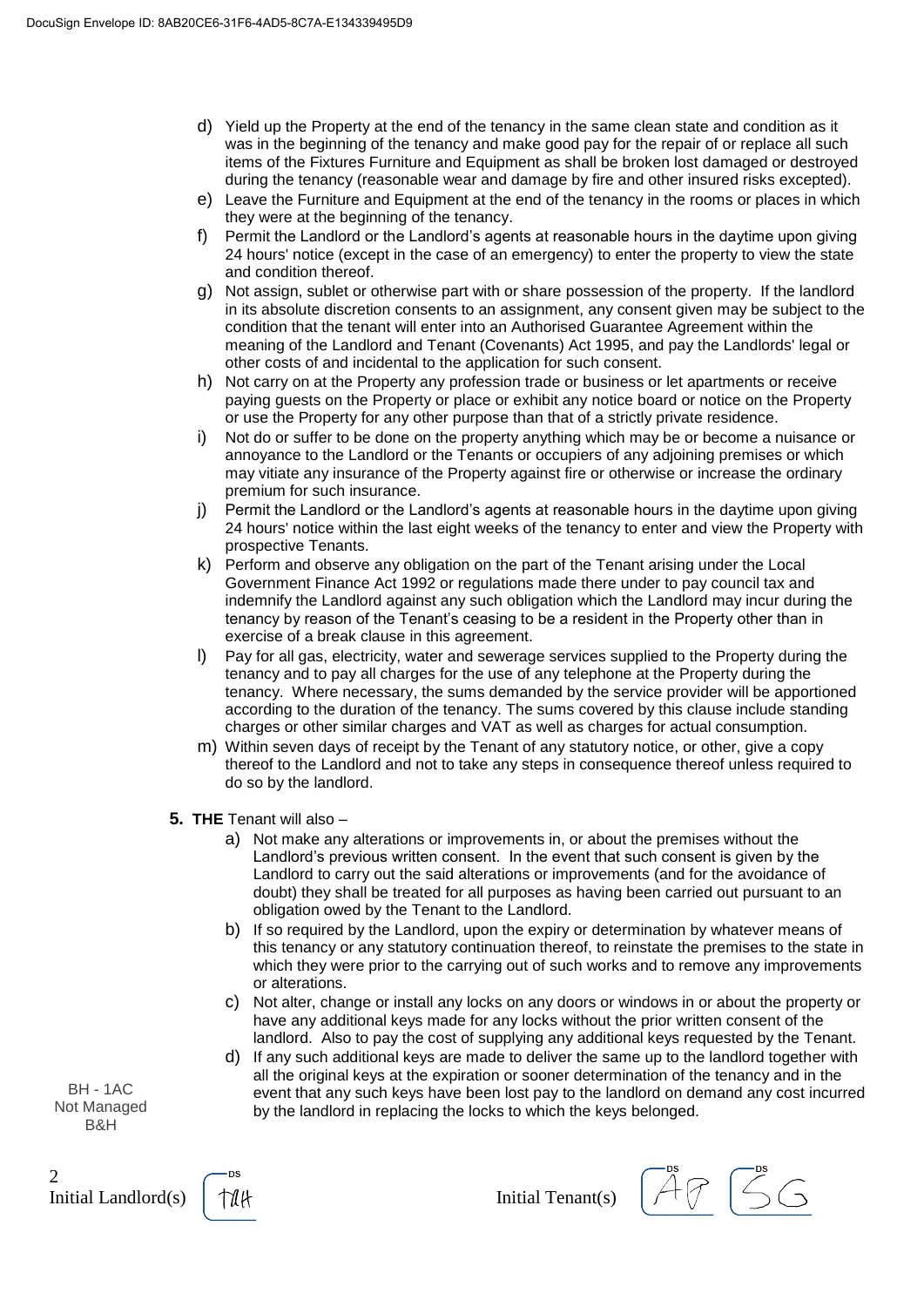- e) Not do or suffer to be done anything upon the property which shall cause damage to or deterioration of the internal or external surface thereof or the coverings or decoration of or to such surfaces and in particular without prejudice to the generality of the foregoing shall not hang or affix place or stand any picture placard poster or similar item upon in or against any wall and shall not pierce, nail, pin, screw peg or bolt into any walls or ceilings.
- f) Not keep any animals (including dog cat, bird or reptile) on the premises without the prior written consent of the landlord.
- g) To allow the Landlord access to carry out urgent works upon giving 24 hours' notice (except in the case of an emergency) and the tenant will raise no objection thereto.
- h) To insure his own contents as the landlord does not insure same.
- i) Any person other than the tenant who pays the rent due hereunder or any part thereof to the landlord shall be deemed to have made such payment as agent for and on behalf of the tenant and the landlord shall be entitled to assume without enquiry.
- $i)$ If the tenant decides to leave at the end of the contract he will still be required to give the one month's written notice. Should he/she fail to give the required written notice, then the tenancy will only terminate one month after the notice. Any notice to be applicable from the next rent day.
- k) If the agreement and/or notice is signed by more than one person, each person shall be jointly and severally responsible for the contract.
- I) In the event that this tenancy is a joint tenancy, it will be a term of contract that should a tenant wish to terminate this tenancy, it will be necessary for all tenants to sign, giving notice to leave. It is also agreed that the tenants agree to hand over vacant possession when they vacate.
- m) In the event of default, a tenant leaving with unpaid rent costs will be held responsible for the reasonable costs in tracing the tenant.
- n) Not to store any furniture or Equipment in any common parts of the building.
- o) To keep the windows clean at all times.
- p) Keep the garden (where applicable) neat and tidy and properly cultivated and to cut the grass regularly.
- q) Smoking is not permitted on the premises.
- r) To keep the property properly heated and ventilated as to avoid damage to the Property arising from condensation or the bursting of pipes due to freezing and without delay to report any such condensation or bursting of pipes.
- s) Any television left in the property is for the tenants use but landlord will not be liable to maintain it.
- t) Use dehumidifier if provided as a matter of course, they are remarkably effective in preventing condensation & cost very little to run; ensure the water container is emptied at regular intervals.
- (u) Notify as soon as possible the Landlord of the existence of any defect or disrepair in respect of any structure or amenity whether pathways or otherwise in the communal areas whether inside or outside the building in which the flat is situated which the Tenant believes may constitute a health or safety hazard which for example could include uneven pathways / paving stones.
- w) The Tenant agrees to comply with the advice provided regarding condensation and to take the steps to minimise condensation as set out in the page headed "Controlling" Condensation in your Home"

# 6. DEPOSIT:

The Tenant shall pay the deposit specified in the Particulars to the Landlord's Agent as stakeholder. The Landlords agent is a member of the Tenancy Deposit Scheme and such deposit money to be held in a designated account without interest payable by the Landlord or the Landlords agent.

BH - 1AC Not Managed B&H

The deposit will be held in respect of:

a) Any instalment of rent or any other monies payable under this Agreement which remains unpaid at the end of the tenancy.

3 Initial Landlord(s)



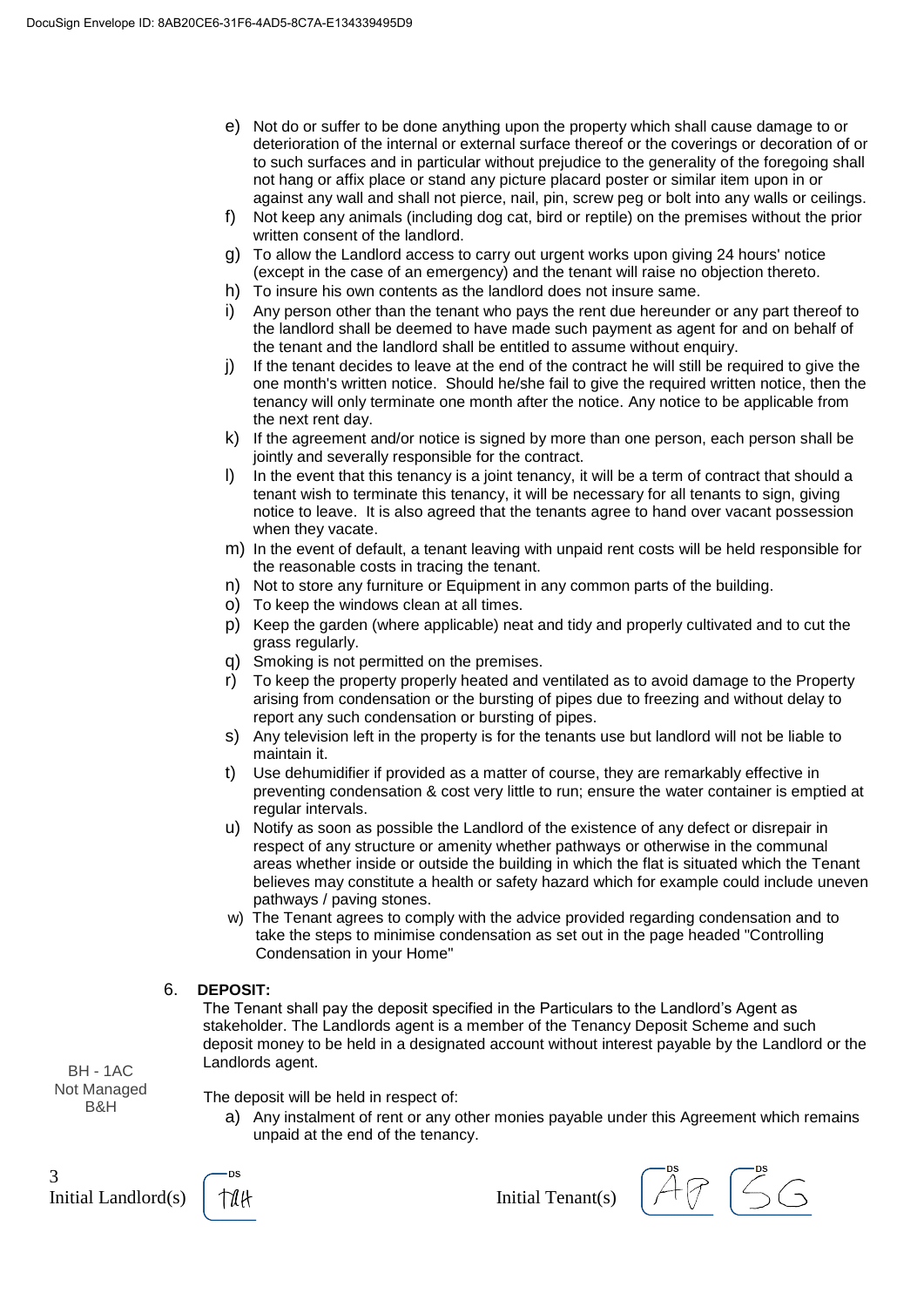- b) Any damage to or cleaning of the property or to the furniture, fixtures, fitting's and Equipment for which the tenant may be liable.
- c) Any other breach on the part of the Tenant of the Tenants obligations under this Agreement.
- d) Any damage caused or cleaning/fumigation required.
- e) Any costs, expenses, charges or other monies payable by the Tenant to the Landlord or Landlords Agent under this Agreement, including the cost and expenses of any legal action.
- f) Any unpaid accounts for utilities or water charges or environmental services or other similar services or Council Tax incurred.
- g) The Tenant agrees to return all issued keys of the Property to the Landlord or Landlord's Agent on the agreed termination date and to pay for any reasonable charges incurred by the Landlord or the Landlord's Agent in securing the property against re-entry where keys have not been returned.
- h) The Tenant will remain liable for the rent and utility charges at the Property until such time as the property has been returned to the Landlord or Landlord's agent without any further hindrance by the Tenant.
- The Tenant will not be entitled to withhold payment of any instalment of rent or any other i) monies payable under this Agreement on the grounds that the Landlord or his agent has in his possession monies in respect of the Deposit.

# 7. DEPOSIT PROTECTION:

The deposit is safeguarded by the Tenancy Deposit Scheme, which is administered by:

The Dispute Service Ltd West Wing, First Floor The Maylands Building 200 Maylands Avenue Hemel Hempstead Herts HP2 7TG

Tel: 0300 037 1000

Email: deposits@tds.com Fax: 01442 253 193

# 8. END OF TENANCY/DEPOSIT RETURN:

- a) If there is a dispute then the Landlord or Landlord Agent must remit to The Dispute Service Ltd the full deposit, less any amounts already agreed by the parties and paid over to them. This must be done within 10 working days of being told that a dispute has been registered whether or not it is contested. Failure to do so will not delay the adjudication but The Dispute Service Ltd will take appropriate action to recover the deposit.
- b) The Tenant should inform the Landlord or Landlords Agent in writing if the Tenant intends to dispute any of the deductions regarded by the Landlord or the Agent as due from the deposit within 10 working days after the termination or earlier ending of the Tenancy and the Tenant vacating the property. The Independent Case Examiner ("ICE") may regard failure to comply with the time limit as a breach of the rules of TDS and if the ICE is later asked to resolve any dispute the ICE may refuse to adjudicate in the matter.
- c) If, after 10 working days following notification of a dispute to the Agent/Landlord and reasonable attempts having been made in that time to resolve any differences of opinion, there remains an unresolved dispute between the Landlord and the Tenant over the allocation of the Deposit, the dispute will (subject to clause a) Prescribed Information below) be submitted to the ICE for adjudication. All parties agree to co-operate with the adjudication whose decision is final
- d) If the amount in dispute is over £5,000 the Landlord and the Tenant agree to submit to formal arbitration through the engagement of an arbitrator appointed by the ICE although, with the written agreement of both parties, the ICE may at his discretion accept the dispute for adjudication. The appointment of an arbitrator will incur an administration fee, to be fixed by the Board of The Dispute Service Ltd from time to time, shared equally between the Landlord and the Tenant; the liability for any subsequent costs will be dependent upon the award made by the arbitrator.

BH - 1AC Not Managed B&H

 $\overline{4}$ Initial Landlord(s)

.ne tûk

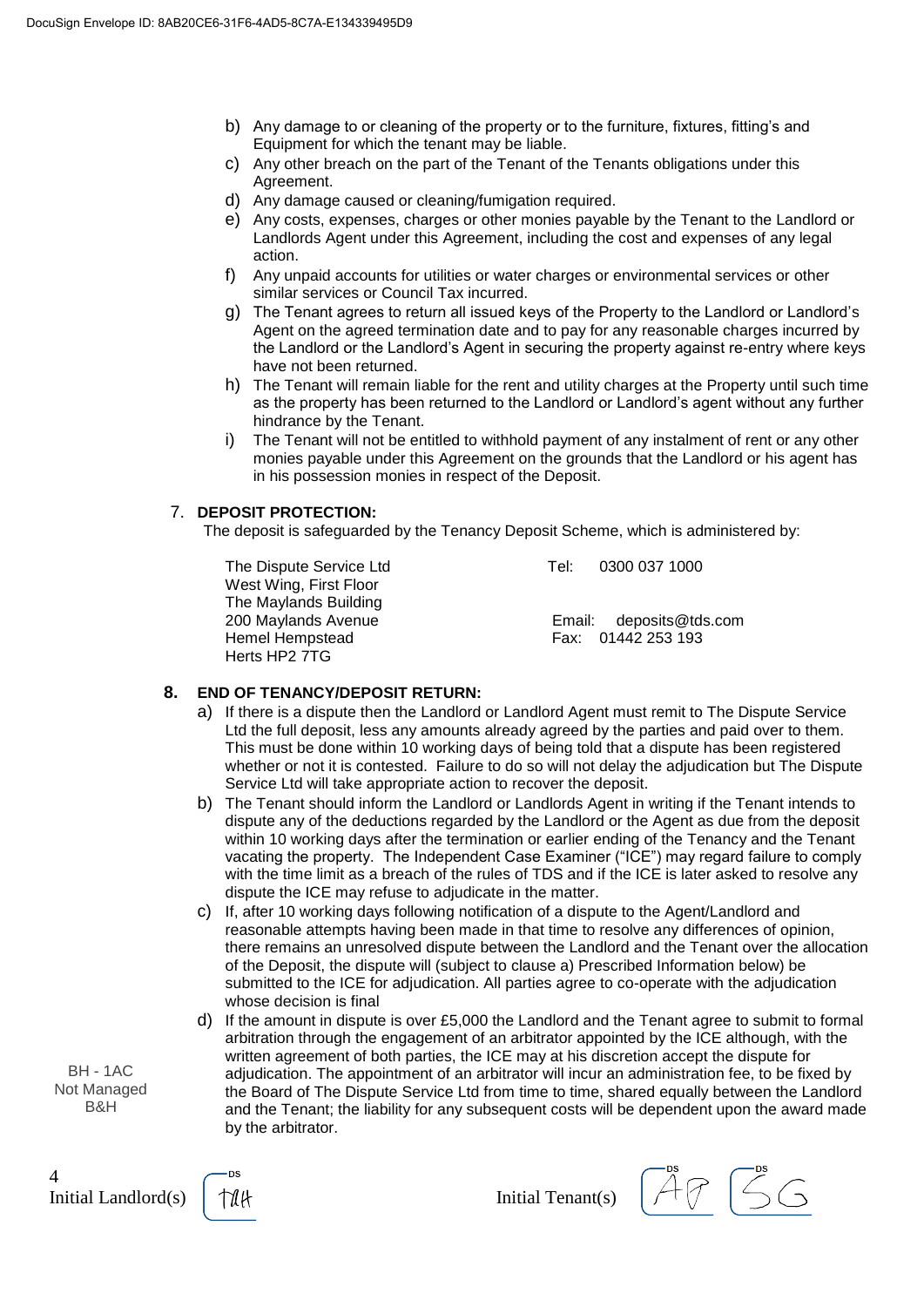- e) The statutory rights of the Landlord and the Tenant to take legal action through the County Court remain unaffected by clauses  $(a) - (d)$  above
- 9. PROVIDED that if the Rent of any instalment of part thereof shall be in arrear for at least fourteen days after the same shall have become due (whether legally demanded or not) or if there shall be a breach of any of the agreements by the Tenant the Landlord may re-enter the Property (subject always to any statutory restrictions on his power so to do) and immediately thereupon the tenancy shall absolutely determine without prejudice to the other rights and remedies of the Landlord. If the tenant is in arrears for more than 14 days, interest may be charged on late payments, at 3% over base rate.
- 10. THE Landlord agrees with the Tenant as follows
	- a) That the Tenant paying the Rent and performing the agreements on the part of the Tenant may quietly possess and enjoy the Property during the tenancy without any lawful interruption from the Landlord or any person claiming under or in trust for the Landlord or by Title Paramount.
	- b) To return to the Tenant any rent payable for any period while the Property is rendered uninhabitable by fire (unless caused by the Tenant or the Tenant's visitors) the amount in case of dispute to be submitted to arbitration pursuant to Part I of the Arbitration Act 1996 or other insured risk If the property remains uninhabitable for more than one month the Tenant can terminate the Tenancy with immediate effect by giving written notice to the Landlord or the Agent.
	- c) To procure maintenance of a comprehensive policy of insurance to the full value of the property and the Fixtures and Fittings and Equipment belonging to the Landlord.
	- d) To keep in repair and proper working order all mechanical and electrical items and any other items belonging to the Landlord and forming part of the Fixtures and Fittings except that the Tenant shall pay to the Landlord the cost of any such repairs arising from misuse by the Tenant, his family, staff, or his visitors.
	- e) To comply with all the obligations imposed upon the Landlord by a Superior Landlord if the Property is held under a Head Lease and to take all reasonable steps to ensure that the Superior Landlord complies with the obligations of the Head Lease.
- 11. THIS Agreement shall take effect subject to the provisions of Section 11 of the Landlord and Tenant Act 1985 if applicable to the tenancy.
- 12. NOTICES under Section 47 & 48 of the Landlord and Tenant Act 1987:
	- For the purpose of Section 47 & 48 of the Landlord and Tenant Act 1987 the address at which any Notices (including Notices in any proceedings) may be served on the Landlord by the Tenant, is as set out below, until the tenant is notified in writing to the contrary.

#### **LANDLORDS ADDRESS:**

**SIGNED** by (The Landlord)

DocuSianed by:

05-Feb-2021 | 11:55:41 GMT

 $-9D24DCDE9CEC4E1...$ **SIGNED** by (the Tenant)

**BH - 1AC** Not Managed B&H

Initial Landlord(s)

5

DocuSianed by:  $QAC$ F0D10A4F8342F

01-Feb-2021 | 14:56:50 GMT

tûk

**DocuSianed by** 5E82B3B4DE7140A

02-Feb-2021 | 17:41:25 GMT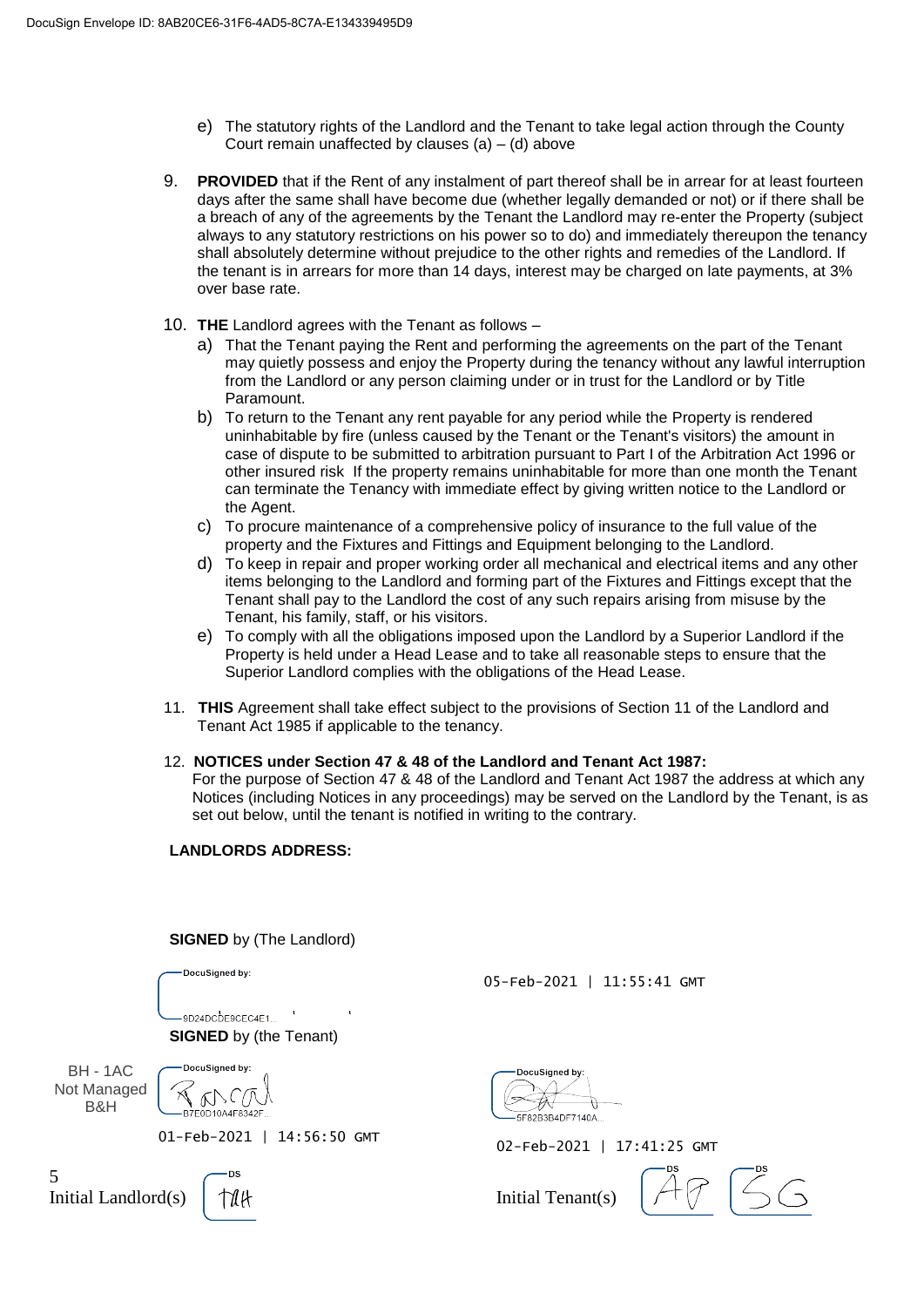# **PRESCRIBED INFORMATION**

#### **Housing Act 2004**

This information is prescribed under the Housing Act 2004. That means that the two parties to the Tenancy Agreement must be made aware of their rights during and at the end of the Tenancy regarding the protection of and deductions from the Deposit.

# Flat 1, Alice Court, 86 Station Road, London, N3 2SQ

#### $A.1.1$ Name of Landlord(s):

- A.1.2 Actual address of the Deposit Holder:
- $A.1.3$ Email address of the Deposit Holder (if applicable):
- $A.1.4$ Telephone number of the Deposit Holder:
- A.1.5 Fax number (if applicable)

# A.1.6 Tenant(s) Name:

# **Deposit Received From:**

Address for contact after the tenancy ends (if known): Not Known  $A.1.7$ 

A.1.8 E mail address for Tenant (if applicable):

A.1.9 Mobile/Telephone number: \

A.1.10 Fax number (if applicable): Not known

# Please provide the details requested in A.1.6 - 10 for other relevant persons (i.e. agent, guarantor paying the Deposit etc)

# A.1.11 Deposit: £1,325.00

Deductions may be made from the Deposit according to clauses 6.a - 6.i of the Tenancy Agreement attached.

A leaflet explaining how the Deposit is protected by the Housing Act 2004 will be provided to the Tenant by the person holding the Deposit being Bennett & Hall Estate Agency Ltd.

The holder of the Deposit will register the Deposit with and provide other required information to the Tenancy Deposit Scheme within 30 days of the commencement of the Tenancy or the taking of the Deposit whichever is earlier and provide proof to the Tenant of compliance. If the holder of the Deposit fails to provide proof within 30 days the Tenant should take independent legal advice from a solicitor, Citizens Advice Bureau (CAB) or other housing advisory service.

The procedure for instigating a dispute regarding deductions from the Deposit at the end of the Tenancy are explained in clauses 1-13 shown below. No deductions can be made from the Deposit without written consent from both parties to the Tenancy Agreement.

#### Procedure for Dispute at the End of the Tenancy

- a. When the landlord and tenant agree how the deposit should be returned, in full or in part, it must be paid back within 10 working days. Failure to return the deposit within the specified period will be grounds for the tenant to refer the matter directly to the Independent Case Examiner ("ICE").
- b. The Member must tell the tenant within 10 working days of the end of the tenancy, (or as specified in the tenancy agreement) if they propose to make any deductions from the deposit.
- c. The tenants should make their best endeavours to inform the Agent/Member if they wish to raise a dispute about the deposit within 10 working days after the lawful end of the tenancy and vacation of the property. The Member/Agent has a maximum of 10 working days to resolve the dispute

BH - 1AC Not Managed B&H

6 Initial Landlord(s)



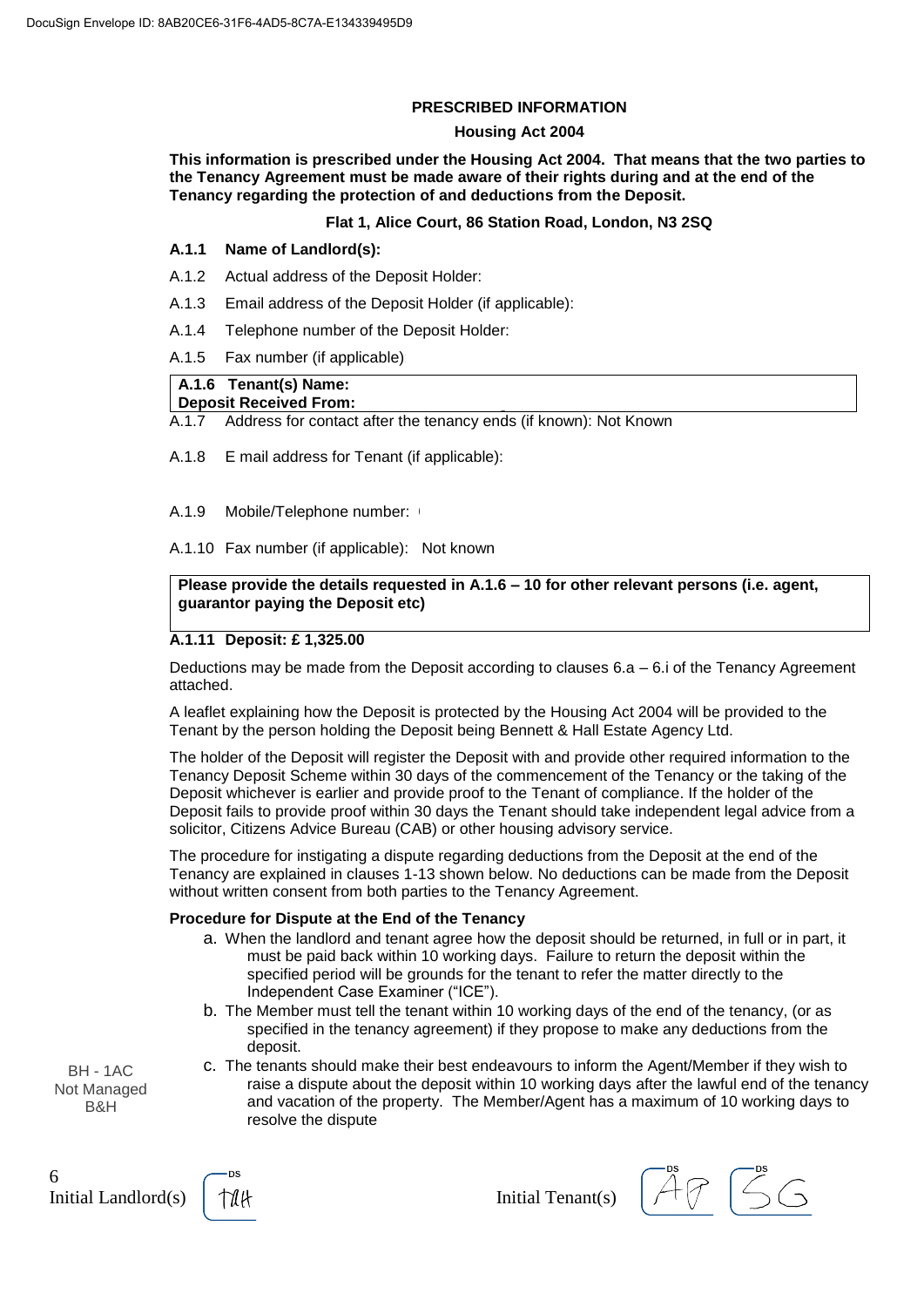- d. It is not compulsory for the parties to refer the dispute to the ICE for adjudication. They may, if they choose, seek the decision of the Court. However, this may take longer and may incur further costs. Judges may, because it is a condition of the Tenancy Agreement signed by both parties, refer the dispute back to the ICE for adjudication. If the parties do agree that the dispute should be resolved by the ICE, they must accept the decision as final and binding.
- e. The Agent, the Landlord or the Tenant can instigate a dispute by completing the Notification of Dispute form (TDS.2) and submitting it to the ICE. The form can be downloaded from the website https://www.tenancydepositscheme.com or be obtained directly from The Dispute Service Ltd at the address or telephone number specified in clause 7 of the attached Tenancy Agreement.
- f. If the Agent/Member instigates a dispute they must send with the Notification of Dispute to the TDS the full deposit, less any amounts already agreed by the parties and repaid. Where one of the parties to the Tenancy raises the dispute, the Agent/Member must send the deposit or the balance in dispute together with the relevant evidence being a copy of the tenancy agreement, inventory and schedule of condition, any check in or check out report, correspondence and invoices or estimates within 10 days of being told that a dispute has been registered with TDS whether or not the Agent/Member or the other party want to contest it. Failure to do so will not delay the adjudication but the TDS will take appropriate action to recover the deposit and discipline the Agent/Member.
- g. The sum in dispute must be remitted to The Dispute Service Ltd within 10 days of being requested to do so, whether or not the parties wish the ICE to resolve the dispute.
- h. The ICE will aim to resolve the dispute within 28 days of receiving the final documentation that is once all the evidence considered necessary has been gathered or requested and a suitable time period has been allowed for submission.
- i. TDS will pay out the money within 10 working days of the decision of the ICE or instruction of the court as appropriate.
- The time-scale specified may be varied at the discretion of the ICE if he considers it j. necessary to seek legal or other expert advice, or in exceptional circumstances which affect the ability of either party to the Tenancy being able to provide information promptly.
- k. The Agent/Member and the parties to the Tenancy must co-operate with the ICE in the consideration of the dispute and follow the recommendations of the ICE concerning the method of resolution of the dispute.
- $\mathbf{L}$ If one party raises a dispute with TDS the TDS will contact the other party giving a right to reply within 10 days. If the other party fails to reply TDS will make their adjudication and decision upon the information already held and find accordingly for the party raising the dispute.
- If the landlord or the Agent are unable to contact the Tenant despite making reasonable m. efforts to do so, or the Tenant is unable to contact the landlord or the Agent despite making reasonable efforts to do so, action must be taken through the County Court system to get a judgment for the return of or deductions from the Deposit because TDS are specifically excluded under the Statutory Instrument from adjudicating under these circumstances.

The Landlord confirms that the information provided to the Agent Bennett & Hall Estate Agency Ltd and the Tenant is accurate to the best of his knowledge and belief and the Tenant has had the opportunity to examine the information.

The Tenant confirms he has been given the opportunity to examine this information. The Tenant confirms by signing this document that to the knowledge of the Tenant the information above is accurate to the best of the Landlord's knowledge and belief.

| <b>BH - 1AC</b><br>Not Managed<br>B&H | DocuSigned by:  |    |
|---------------------------------------|-----------------|----|
| Initial Landlord(s)                   | 9D24DCDE9CEC4E1 | DS |

05-Feb-2021 | 11:55:41 GMT

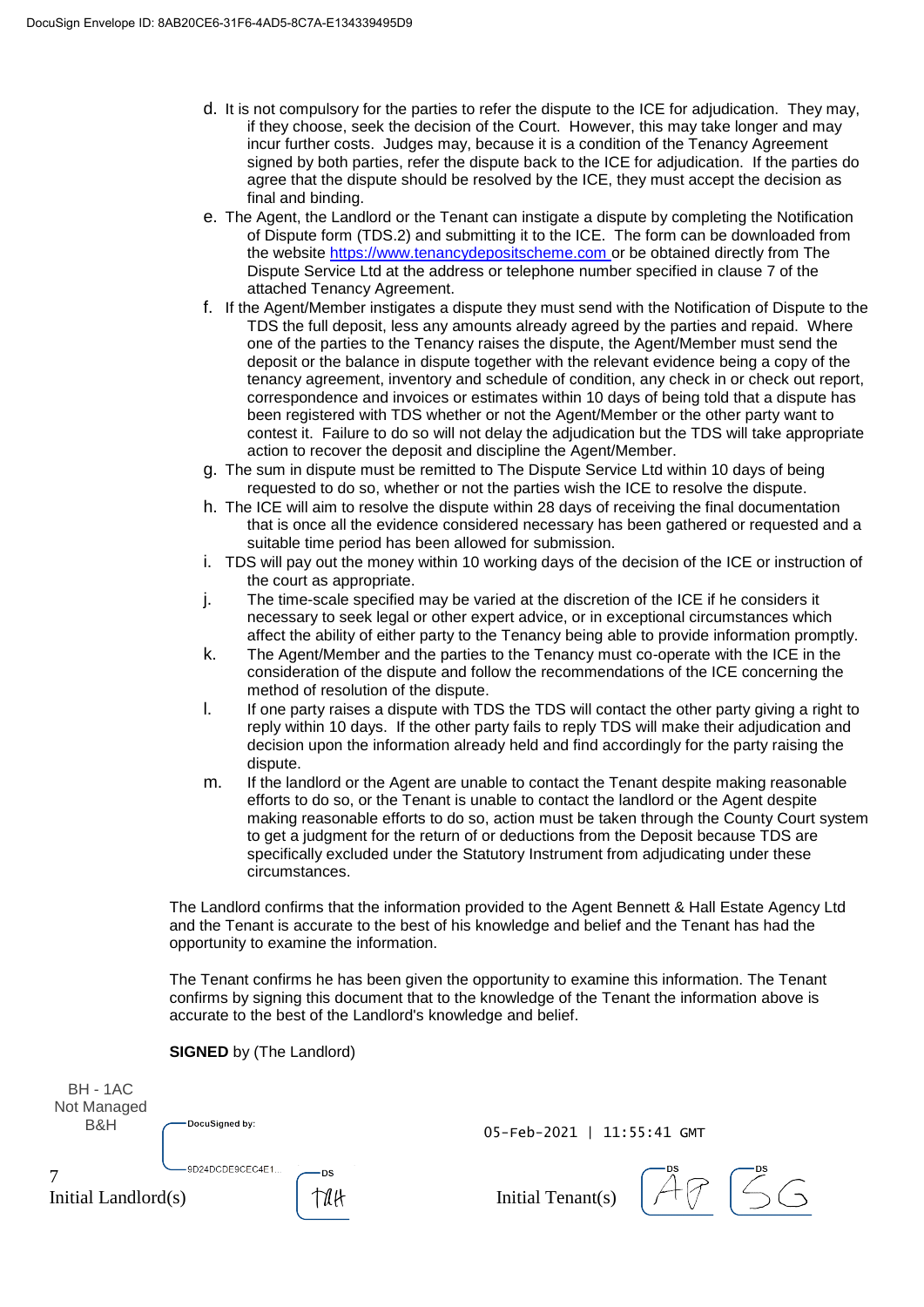**SIGNED** by (the Tenant)





02-Feb-2021 | 17:41:25 GMT

# **DEPOSIT PROTECTION:**

The deposit is safeguarded by the Tenancy Deposit Scheme, which is administered by:

The Dispute Service Ltd West Wing, First Floor The Maylands Building 200 Maylands Avenue Hemel Hempstead Herts HP2 7TG

Tel: 0300 037 1000

Email: deposits@tds.com Fax: 01442 253 193

BH - 1AC Not Managed B&H

 $\,8$ Initial Landlord(s)



 $\overline{\zeta}$ G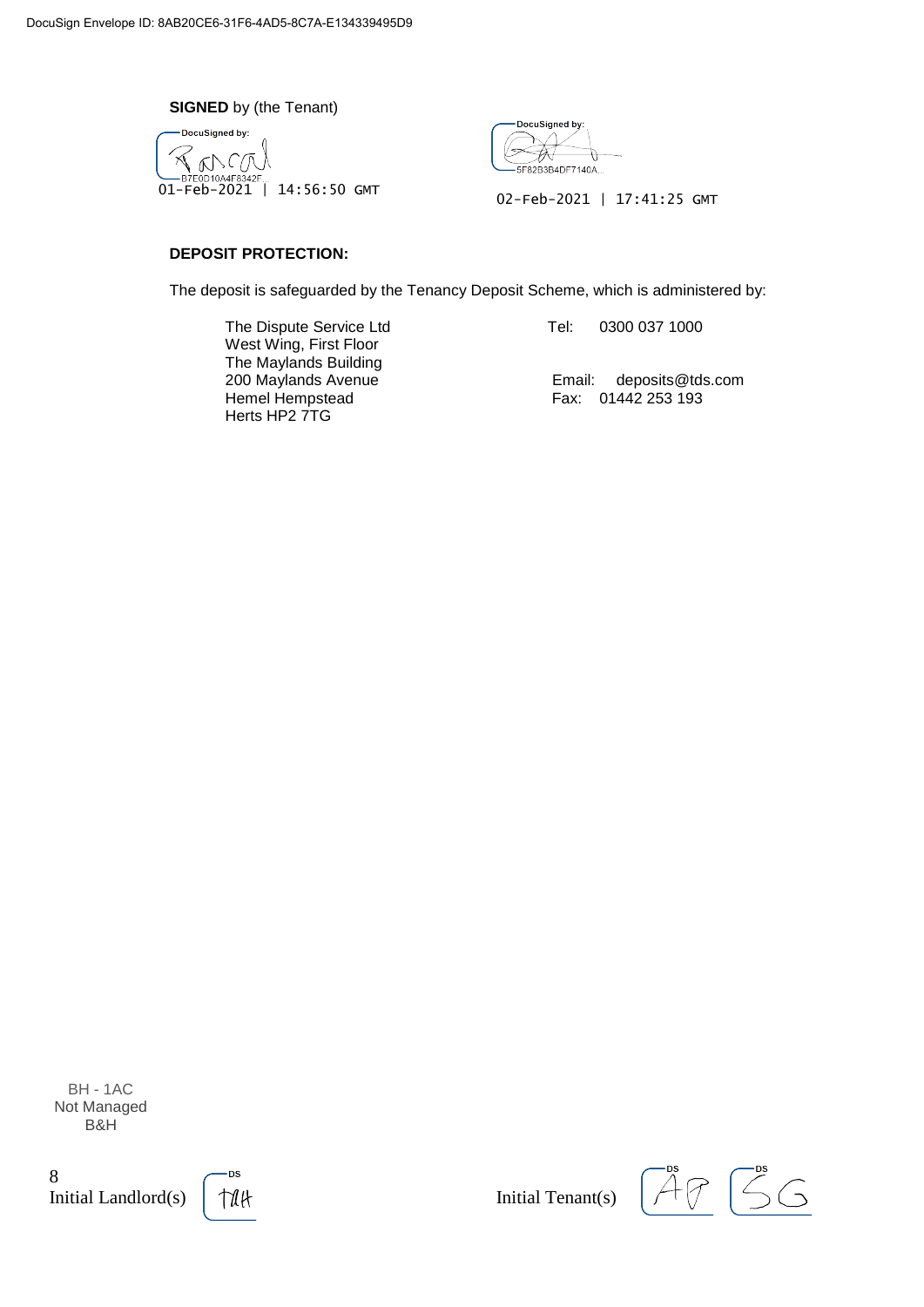# **Controlling Condensation in Your Home**

#### What is condensation?

Condensation in your home is caused by warm, vapour-laden air meeting a cold surface such as windows, mirrors, walls and tiling etc. When the air cools, it can't retain the moisture, and some of it condenses into small droplets of water on these cold surfaces. You can see this happening on the bathroom mirror when the room is steamed up with hot water from a running bath or shower.

Modern features such as double glazing and loft insulation are important to keep our homes warm, but they can also cause problems associated with poor air circulation. Where there is inadequate ventilation, condensation and stale air can result.

With the relatively high cost of heating, we don't want to keep our windows open particularly when it's cold outside. So we need to minimise the problem as much as possible.

#### Steps to minimise condensation:

- When cooking, cover pans and avoid leaving kettles on the boil. Use any extractor hood / fan if fitted.
- When washing clothes, wherever possible, it is better to dry your clothes outside. If this is not possible, put them in the bathroom, with the door closed and the bathroom fan on (if fitted), and leave the window open. If you have a tumble dryer, run the vent pipe outside (unless it is a self-condensing type). You can adjust the vent pipe to run outside, with a simple DIY kit.
- It is important to make sure your home is property ventilated. There will always be some moisture present in the home and you should have some form of ventilation available - often by air bricks (which must never be covered over) and trickle vents to double glazed windows.
- When using the bathroom or kitchen, keep the door closed whenever possible. This will help  $\bullet$ to contain the moist or stale air in that room. Ensure any fan / extractor is used.
- Where furniture such as cupboards are against the wall, try to keep a small distance between the back of the cupboard and the wall, particularly if the wall is generally cold, and some form of ventilation in any cupboards is a good idea, to keep the air circulating.
- Whilst it is a good idea to draught proof your home, it is important to remember not to block airways that will prevent air circulating.
	- \* Don't block fixed ventilators such as air bricks or chimneys completely.
	- \* Don't draught proof rooms where there is a problem with condensation or mould.
	- \* Don't draught proof the kitchen or bathroom.

**BH-1AC** Not Managed B&H

As we have already mentioned, it is cold air that causes the problems associated with condensation. Wherever possible, particularly in cold weather, you should try to keep your home warm with some form of background heating, even if you are not in the home. This applies in particular to bedrooms and especially in flats and bungalows

9 Initial Landlord(s)